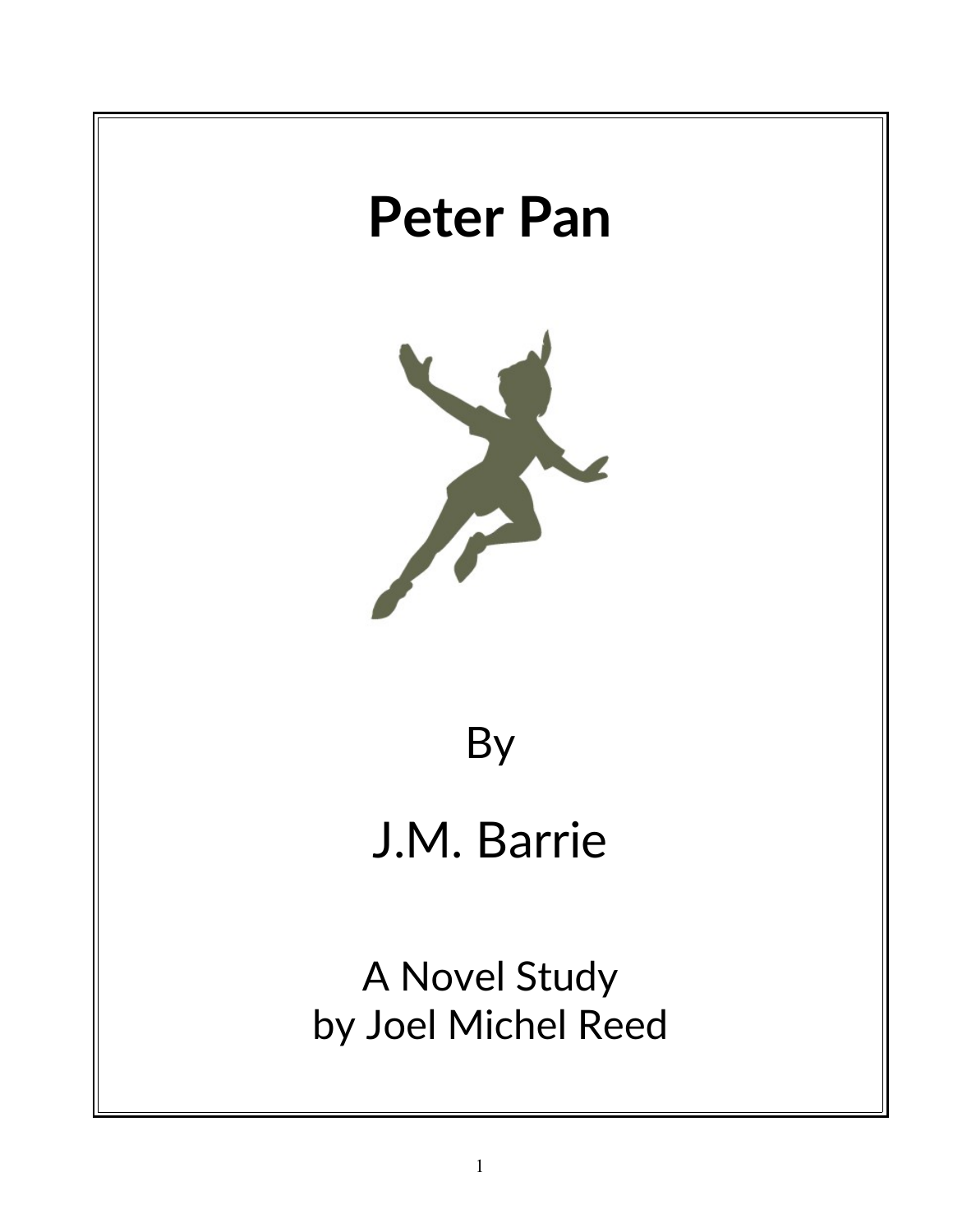By J.M. Barrie



## **Table of Contents**

| <b>Suggestions and Expectations</b> | 3  |
|-------------------------------------|----|
|                                     |    |
| List of Skills                      | 4  |
|                                     |    |
| Synopsis / Author Biography         | 5  |
|                                     |    |
| <b>Student Checklist</b>            | 6  |
| Reproducible Student Booklet        | 7  |
| <b>Answer Key</b>                   | 50 |
|                                     |    |

**About the author:** Joel Reed has over 70 published novel studies and is the author of four  $|$ novels. For information on his work and literature, please visit  $\overline{\text{www.reednovelstudies.com}}$ 

> Copyright © 2013 Joel Reed Revisions Completed in 2022 All rights reserved by author. Permission to copy for single classroom use only. Electronic distribution limited to single classroom use only. Not for public display.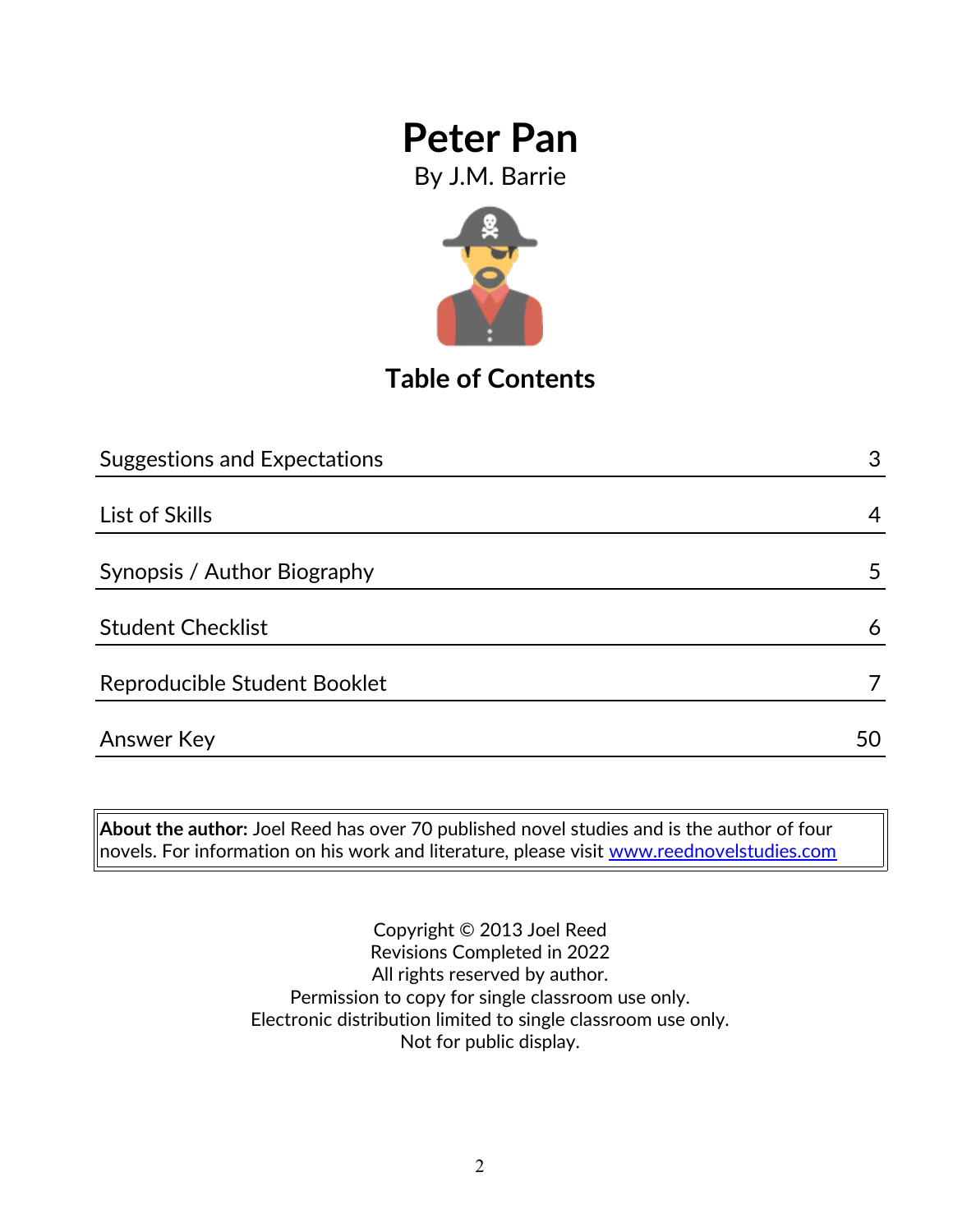### By J.M. Barrie

### **Suggestions and Expectations**

This curriculum unit can be used in a variety of ways. Each chapter of the novel study focuses on two or three chapters of **Peter Pan** and is comprised of five of the following activities:

- Before You Read
- Vocabulary Building
- Comprehension Questions
- Language Activities
- **Extension Activities**

### **Links with the Common Core Standards (U.S.)**

Many of the activities in this unit are supported by the Common Core Standards. For instance the *Reading Standards for Literature, Grade 5*, makes reference to the following:

a) determining the meaning of words and phrases. . . including figurative language;

b) explaining how a series of chapters fits together to provide the overall structure;

c) compare and contrast two characters;

d) determine how characters … respond to challenges;

e) drawing inferences from the text;

f) determining a theme of a story . . . **and many others.**

A principal expectation of the unit is that students will develop their skills in reading, writing, listening and oral communication, as well as in reasoning and critical thinking. Students will also be expected to provide clear answers to questions and well-constructed explanations. It is critical as well that students be able to relate events and the feelings of characters to their own lives and experiences and describe their own interpretation of a particular passage.

A strength of the unit is that students can work on the activities at their own pace. Every activity need not be completed by all students. A **portfolio cover** is included (p.7) so that students may organize their work and keep it all in one place. A **Student Checklist** is also included (p.6) so that a record of completed work may be recorded.

**Themes** which may be taught in conjunction with the novel include growing up, families and family relationships, knowing the difference between right and wrong.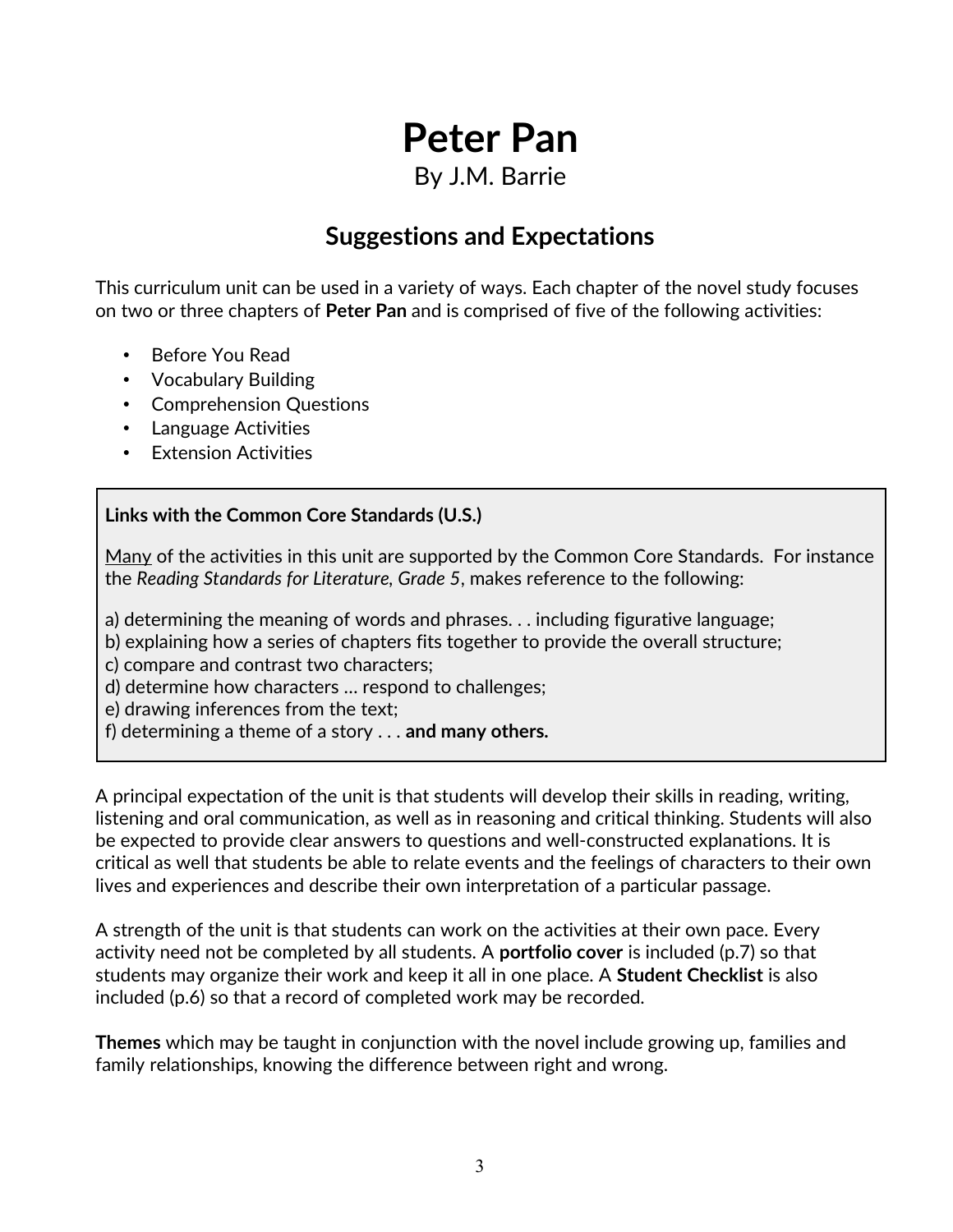1. Locating descriptive words/phrases 7. Use of singular / plural nouns

- 
- 5. Identify *foreshadowing*. 11. Identify/create *similes*

- 
- 2. Identify conflict in the story 5. Identify the climax of the novel.
- 1. Determine character traits 2. Relating personal experiences
- 1. Research 5. Write a description of personal feelings
	-
- 3. Participate in a talk show 7. Complete an Observation Sheet
- 4. Conduct an interview 8. Complete a KWS Chart
- 1. A Storyboard 4. Design a cover for the novel
- 2. Create a collage 5. Create a comic strip

### 2. Listing synonyms/homonyms 8. Listing compound words

**Vocabulary Development**

- 3. Identifying/creating *alliteration* 9. Identifying parts of speech
- 4. Use of capitals and punctuation 10. Identifying syllables
- 
- 6. Identify *personification*

#### **Setting Activities**

1. Summarize the details of a setting

#### **Plot Activities**

- 1. Complete a *time line* of events 4. Identify *cliffhangers*
- 
- 3. Complete Five W's Chart

#### **Character Activities**

#### **Creative and Critical Thinking**

- 
- 2. Write a newspaper story 6. Write a book review
- 
- 

#### **Art Activities**

- 
- 
- 3. Create an Information Card
- 
- 
- 

# **Peter Pan**

By J.M. Barrie

**List of Skills**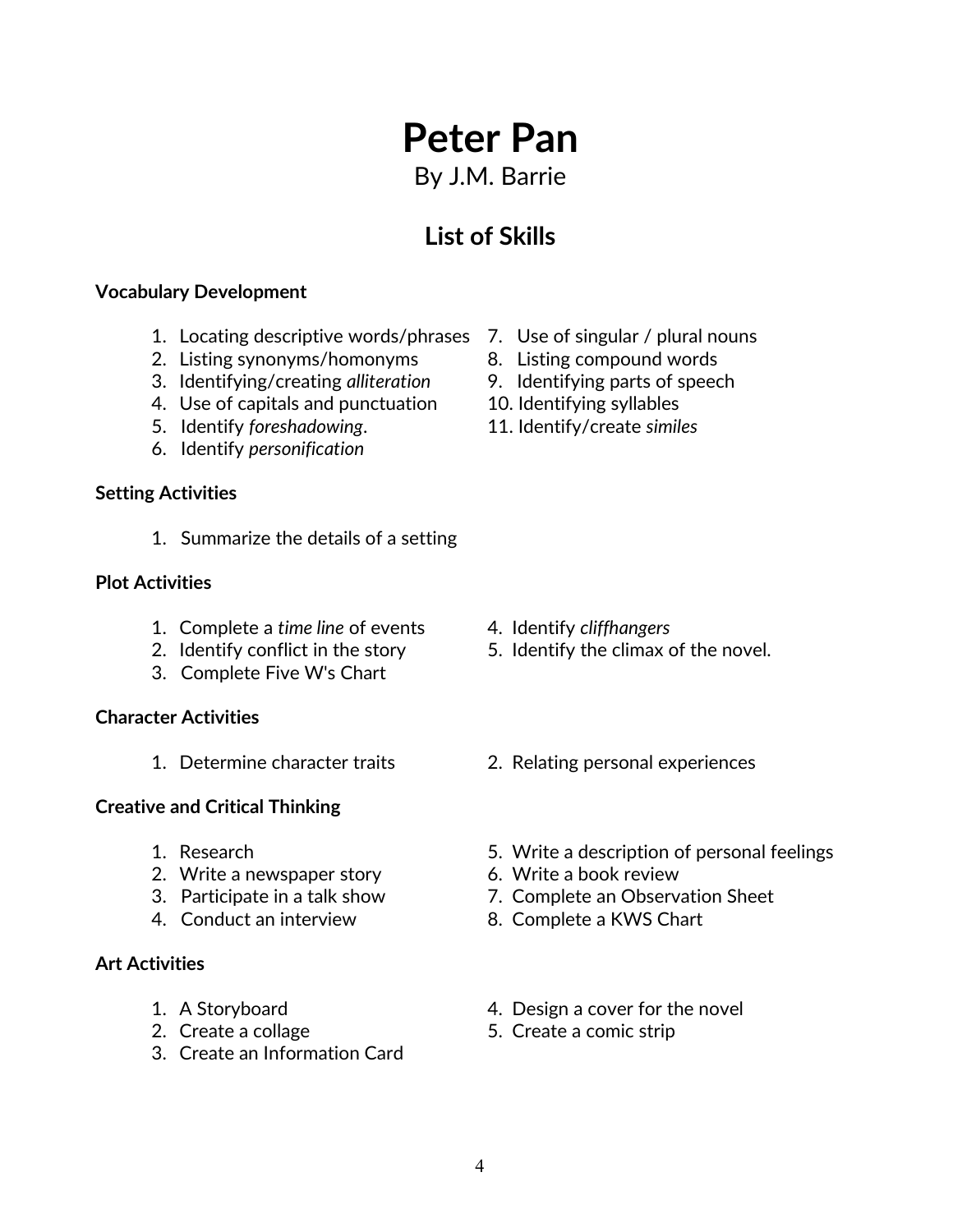# **Peter Pan** By J.M. Barrie

### **Synopsis**

 One starry night, Peter Pan and Tinker Bell lead the three Darling children over the rooftops of London and away to Neverland – the island where lost boys play, mermaids splash and fairies make mischief. But a villainous-looking gang of pirates lurk in the docks, led by the terrifying Captain James Hook. Magic and excitement are in the air, but if Captain Hook has his way, before long, someone will be walking the plank and swimming with the crocodile. (Publisher)

A complete synopsis and other helpful reviews can be found on the following website: http://en.wikipedia.org/wiki/Peter\_pan

#### **Author Biography** J.M. Barrie

 **Sir James Matthew Barrie, 1st Baronet**, OM (9 May 1860 – 19 June 1937) was a Scottish author and dramatist, best remembered today as the creator of Peter Pan. The child of a family of smalltown weavers, he was educated in Scotland. He moved to London, where he developed a career as a novelist and playwright. There he met the Llewelyn Davies boys who inspired him in writing about a baby boy who has magical adventures in Kensington Gardens (included in *[The Little White Bird](http://en.wikipedia.org/wiki/The_Little_White_Bird)*), then to write *[Peter Pan,](http://en.wikipedia.org/wiki/Peter_Pan,_or_The_Boy_Who_Wouldn) [or](http://en.wikipedia.org/wiki/Peter_Pan,_or_The_Boy_Who_Wouldn) [The](http://en.wikipedia.org/wiki/Peter_Pan,_or_The_Boy_Who_Wouldn)  [Boy Who Wouldn't Grow Up](http://en.wikipedia.org/wiki/Peter_Pan,_or_The_Boy_Who_Wouldn)*, a "fairy play" about this ageless boy and an ordinary girl named Wendy who have adventures in the fantasy setting of Neverland.

 This play quickly overshadowed his previous work and although he continued to write successfully, it became his best-known work,



credited with popularising the name Wendy, which was very uncommon previously. Barrie unofficially adopted the Davies boys following the deaths of their parents.

 Barrie was made a baronet by George V in 1913, and a member of the Order of Merit in 1922. Before his death, he gave the rights to the Peter Pan works to London's Great Ormond Street Hospital, which continues to benefit from them. (Courtesy of Wikipedia)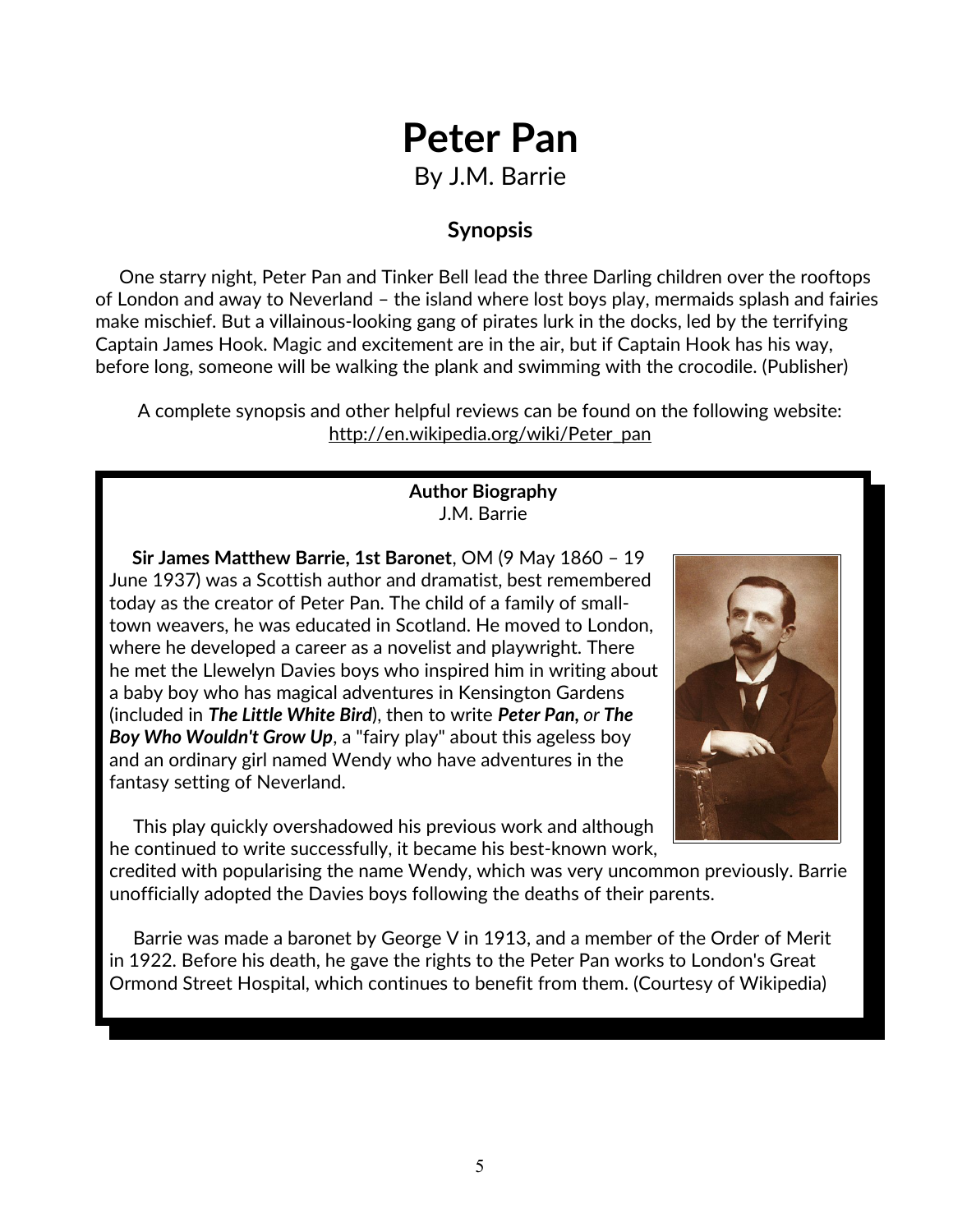By J.M. Barrie



**Student Checklist**

Student Name

| Assignment | Grade / Level | Comments |
|------------|---------------|----------|
|            |               |          |
|            |               |          |
|            |               |          |
|            |               |          |
|            |               |          |
|            |               |          |
|            |               |          |
|            |               |          |
|            |               |          |
|            |               |          |
|            |               |          |
|            |               |          |
|            |               |          |
|            |               |          |
|            |               |          |
|            |               |          |
|            |               |          |
|            |               |          |
|            |               |          |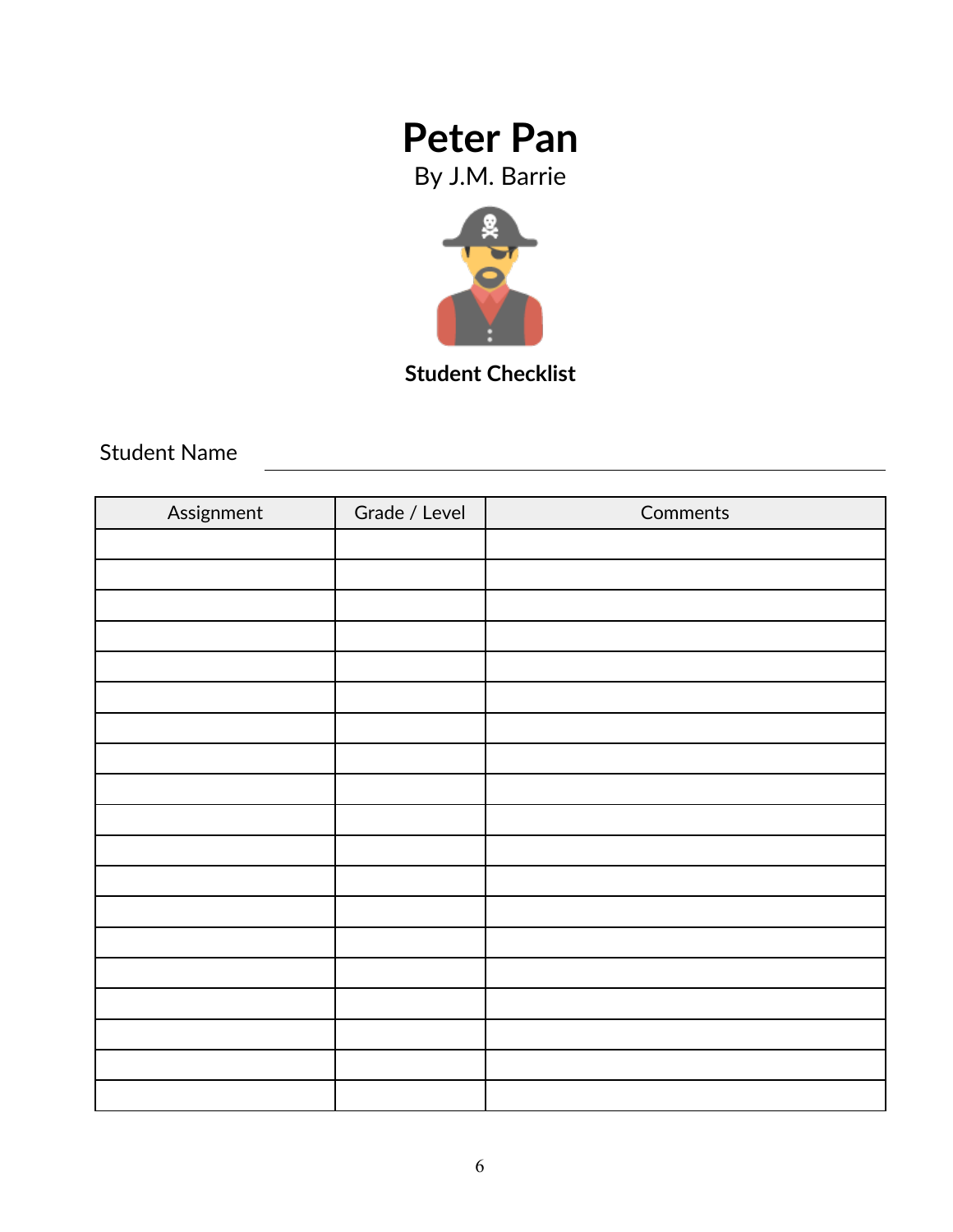

# *By J.M. Barrie*

Name: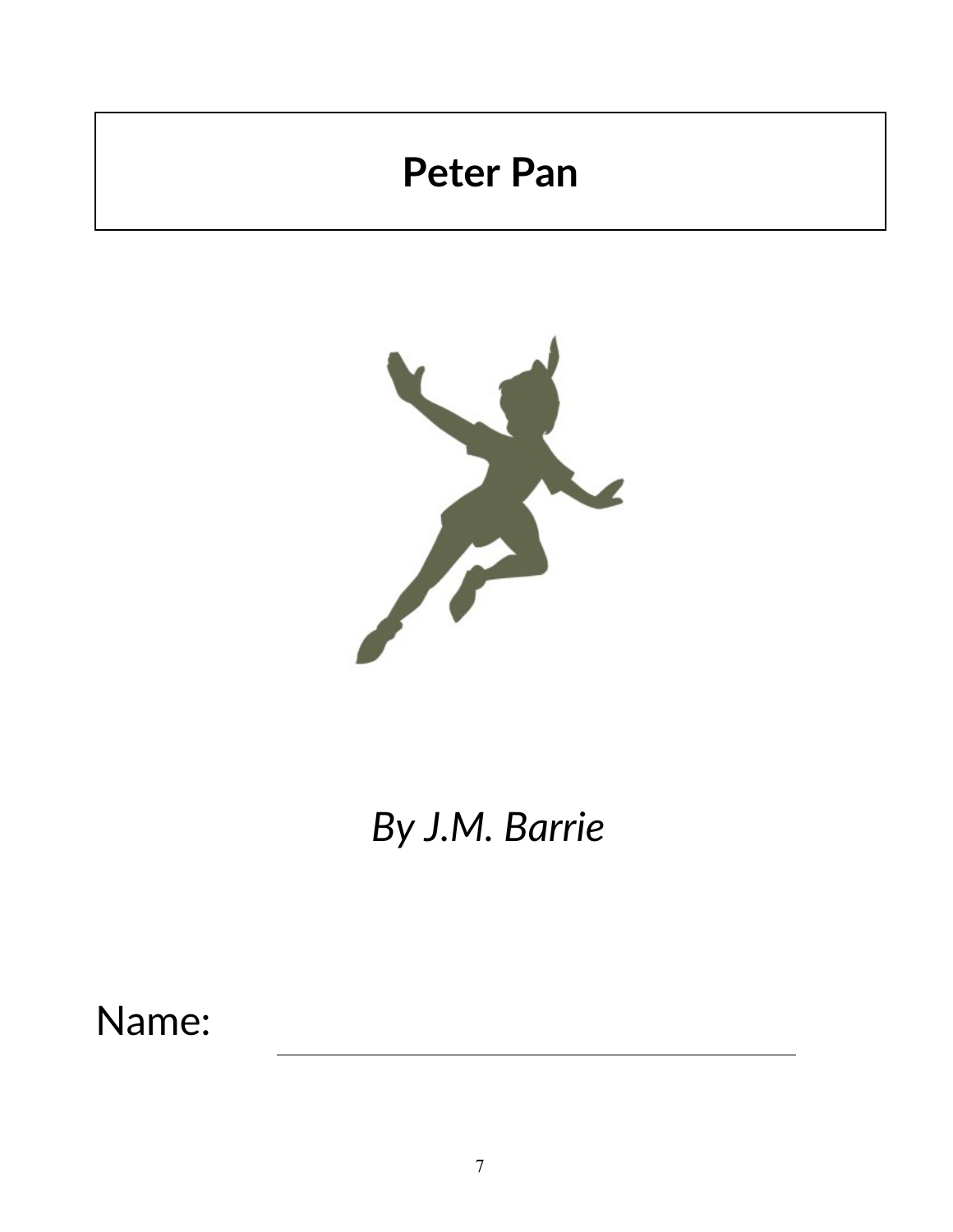By J.M. Barrie



### **Chapters 1***-2 Peter Breaks Through – The Shadow*

### **Before you read the chapter**:

The story of Peter Pan has been classified as both a fiction novel, as well as a classic *fairy tale*. What is your favorite novel or fairy tale? Give reasons for your answer.



### **Vocabulary:**

Choose a word from the list to complete each sentence.

| vindictive | prejudiced | window    | tornado |
|------------|------------|-----------|---------|
| shadow     | plucked    | childhood | romped  |

- 1. One day when she was two years old she was playing in a garden, and she \_\_\_\_\_\_\_\_\_\_\_\_ another flower and ran with it to her mother
- 2. "Of course we can, George," she cried. But she was \_\_\_\_\_\_\_\_\_\_\_\_\_\_\_\_ in Wendy's favour, and he was really the grander character of the two.
- 3. At first Mrs. Darling did not know, but after thinking back into her \_\_\_\_\_\_\_\_\_\_\_\_\_\_\_\_\_\_\_\_ she just remembered a Peter Pan who was said to live with the fairies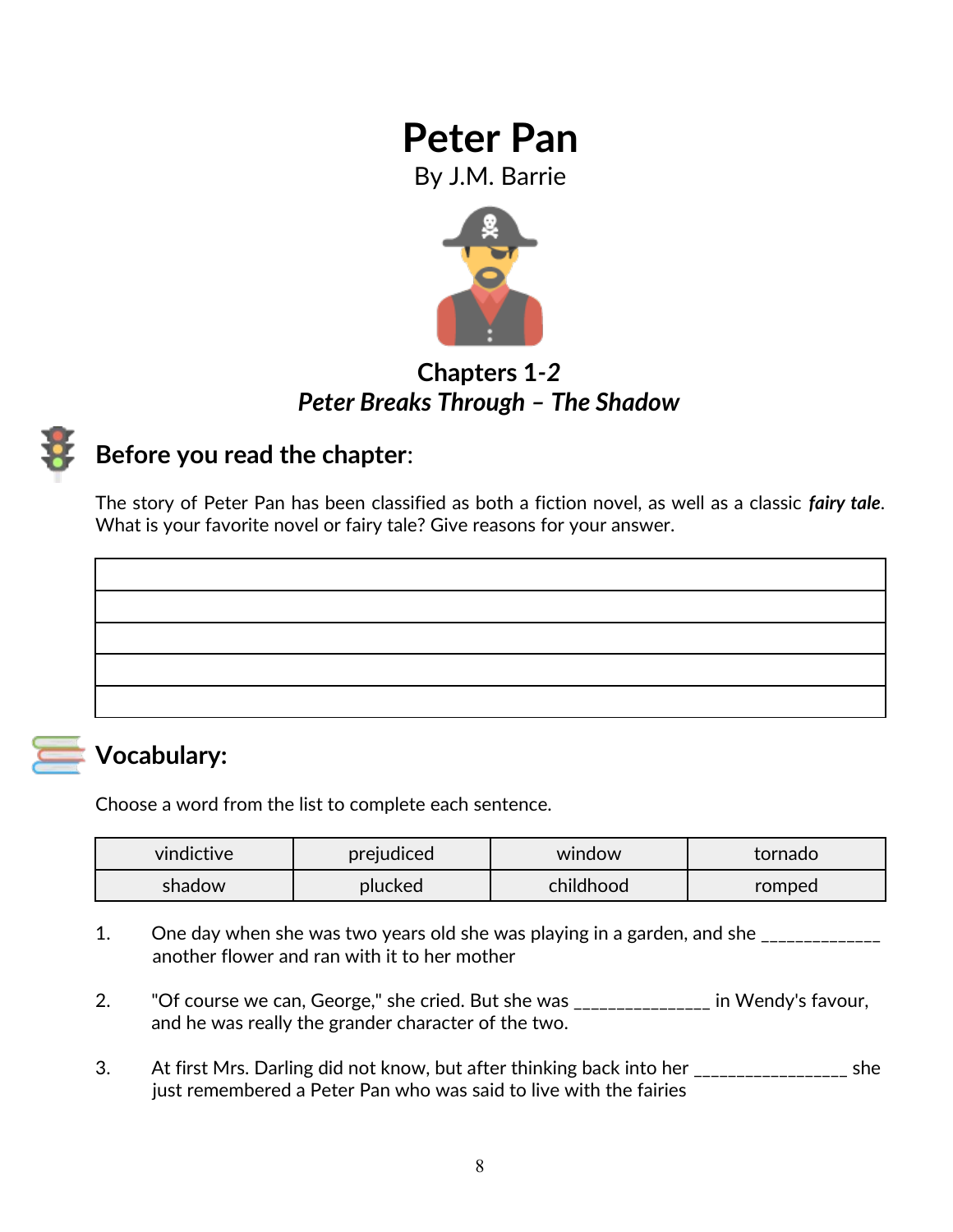- 4. It was quite true; the leaves had been found very near the \_\_\_\_\_\_\_\_\_\_\_\_\_\_\_.
- 5. She returned to the nursery, and found Nana with something in her mouth, which proved to be the boy's \_\_\_\_\_\_\_\_\_\_\_\_\_\_\_.
- 6. "It was then that I rushed in like a  $\frac{1}{2}$  =  $\frac{1}{2}$  =  $\frac{1}{2}$  wasn't it?"
- 7. "How wildly we \_\_\_\_\_\_\_\_\_\_\_\_\_!" says Mrs. Darling now, recalling it.
- 8. "You have been wonderfully quick," her father retorted, with a \_\_\_\_\_\_\_\_\_\_\_\_\_\_\_ politeness that was quite thrown away upon her. "Michael first," he said doggedly.



- 1. Describe the **setting** of the story as Chapter One begins.
- 2. In the first chapter there are a number of characters that are introduced in the story. Name all three of the children that were introduced at the beginning of the chapter.
- 3. What did Mrs. Darling do with the shadow that she caught?
- 4. What does the phrase *'Mea Culpa, Mea Culpa'* mean?
- 5. Describe the cruel trick that Mr. Darling played on Nana.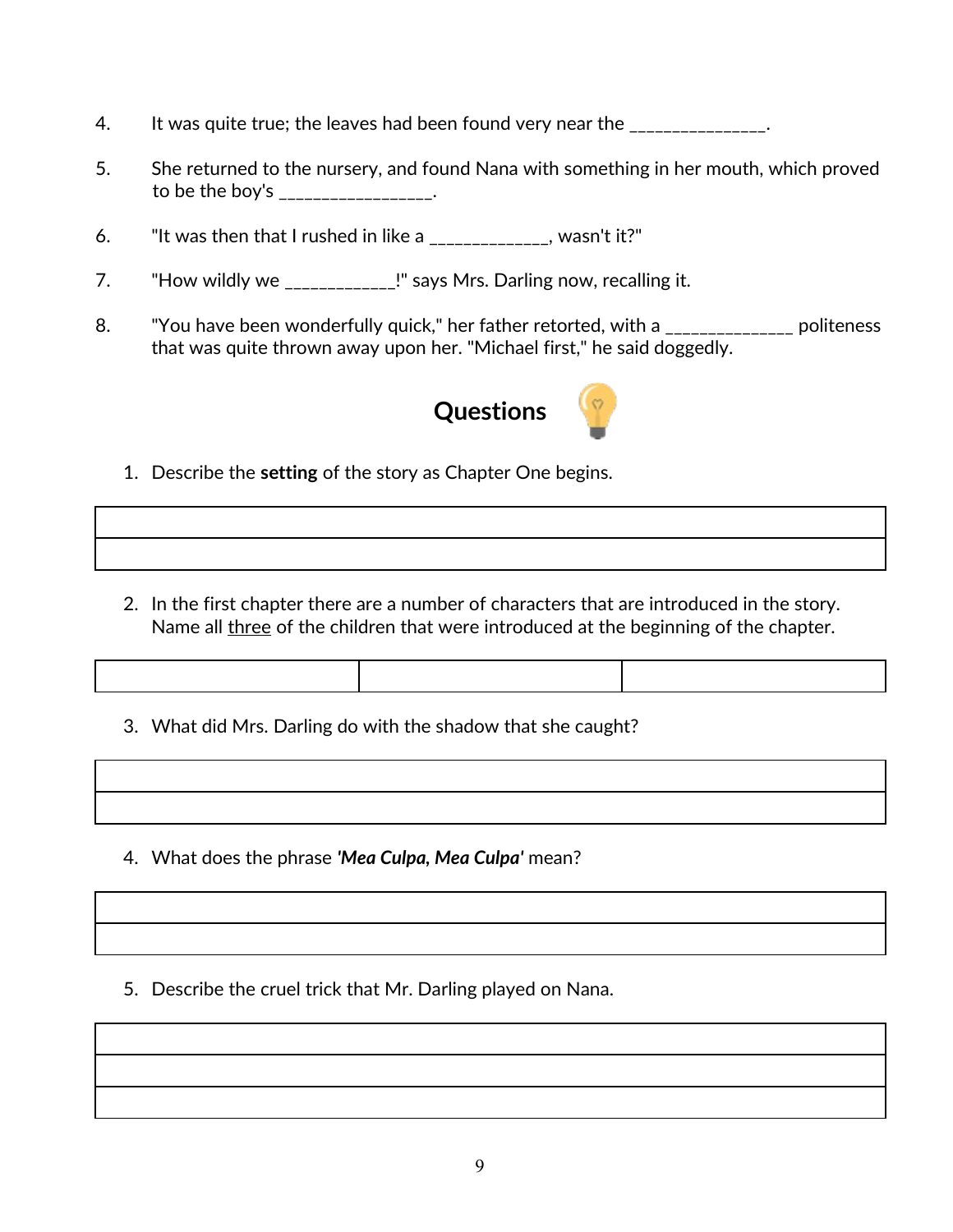# **Language Activity**



**A**. Many authors enjoy using **alliteration –** a literary device where the author repeats the same sound at the beginning of several words. Here's an example of an alliteration: ". . . **s**creaming, **s**hrieking, **s**houting about **s**omething **s**cary."



Using your imagination, create your own examples of **alliteration** from the following topics. Each example must contain a minimum of three words.

| The sounds of a wild animal.           |  |
|----------------------------------------|--|
| The sounds of a<br>musical instrument. |  |
| The sounds of nature.                  |  |

**B.** A **simile** is a comparison using the words "like" or "as". An example from Chapter One is ". . . *Her romantic mind was like the tiny boxes, one within the other, that come from the puzzling East, however many you discover there is always one more;*"

What two things are being compared in this example?

Invent your own **similes** comparing the following items with something from your own imagination:

a) A train traveling down the tracks.

b) A bird flying through the air.